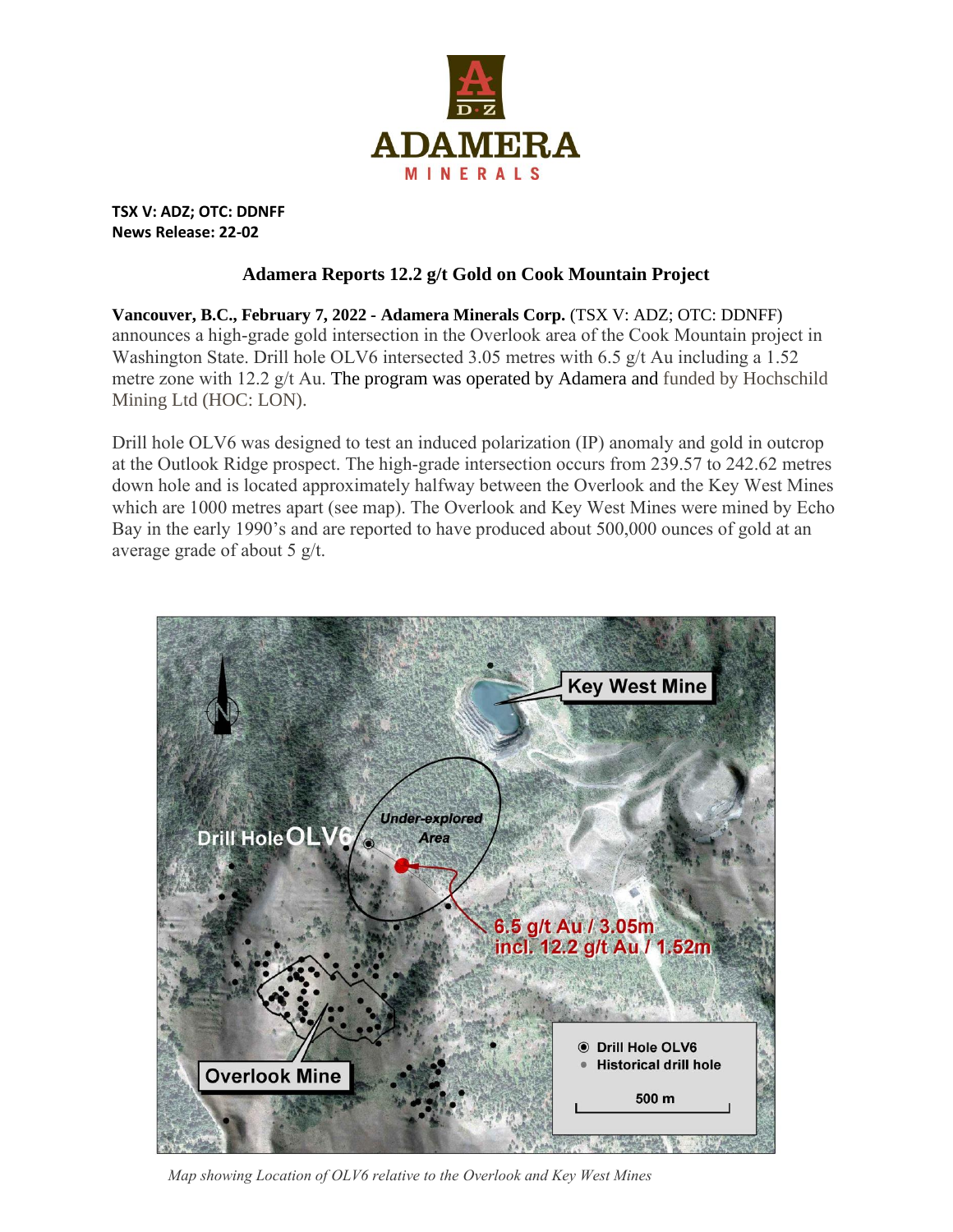The 12.2 g/t Au intersection occurs in clastic rocks approximately 122 metres above the limestone contact and projects to surface along a topographic / vegetation lineament between the two mines. At the clastic-limestone contact, a 6.2 metre interval with 0.7 g/t Au was intersected including 1.13g/t Au over 2.44 metres and 1.3 g/t Au over 1.5 metres.

The map shows the distribution of historic drill holes known to Adamera. The circle delineates an area lacking drill hole information and represents an area of interest to the company.

The IP response for this target appears to be related to veined and disseminated sulfides throughout the drill hole. In addition to the gold bearing zones described above, several additional zones with elevated gold were encountered, including an interval with 0.41 g/t Au over 11.9 metres from 3.35 metres to 15.24 metres, incorporating a 1.5 metre interval with 1.03 g/t Au. This shallow mineralization is assumed to be related to the gold in outcrop.

"W*e intersected high-grade gold mineralization along trend and midway between two past producing mines. We also intersected multiple intervals with lower grade gold over meaningful widths. What is most surprising is the lack of past drilling in this area. We can only assume that drilling was focused around the immediate area of the mines,* " says Mark Kolebaba President and CEO of Adamera Minerals Corp.

These mineralized zones are being reviewed in conjunction with other available datasets in the area and has triggered a more comprehensive evaluation of the Overlook / Key West mine district. This evaluation will incorporate several other high-grade intercepts to the north and south of the OLV6 drill hole to determine an appropriate drill program.

Gordon Gibson P.Geo, a Qualified Person as defined by National Instrument 43-101, has reviewed data associated with the project.

## **About Adamera**

Adamera Minerals Corp. is exploring for a high-grade gold deposit near Republic Washington. This area has reportedly produced 8 million ounces of gold. Adamera is the dominant regional explorer in the area.

On behalf of the Board of Directors,

Mark Kolebaba President & CEO

For additional information please contact: Email: [info@Adamera.com](mailto:info@Adamera.com) Website: [www.Adamera.com](http://www.adamera.com/)

*The TSX Venture Exchange has not reviewed and does not accept responsibility for the adequacy or accuracy of this release. Statements in this press release, other than purely historical information, including statements relating to the Company's future plans and objectives or*